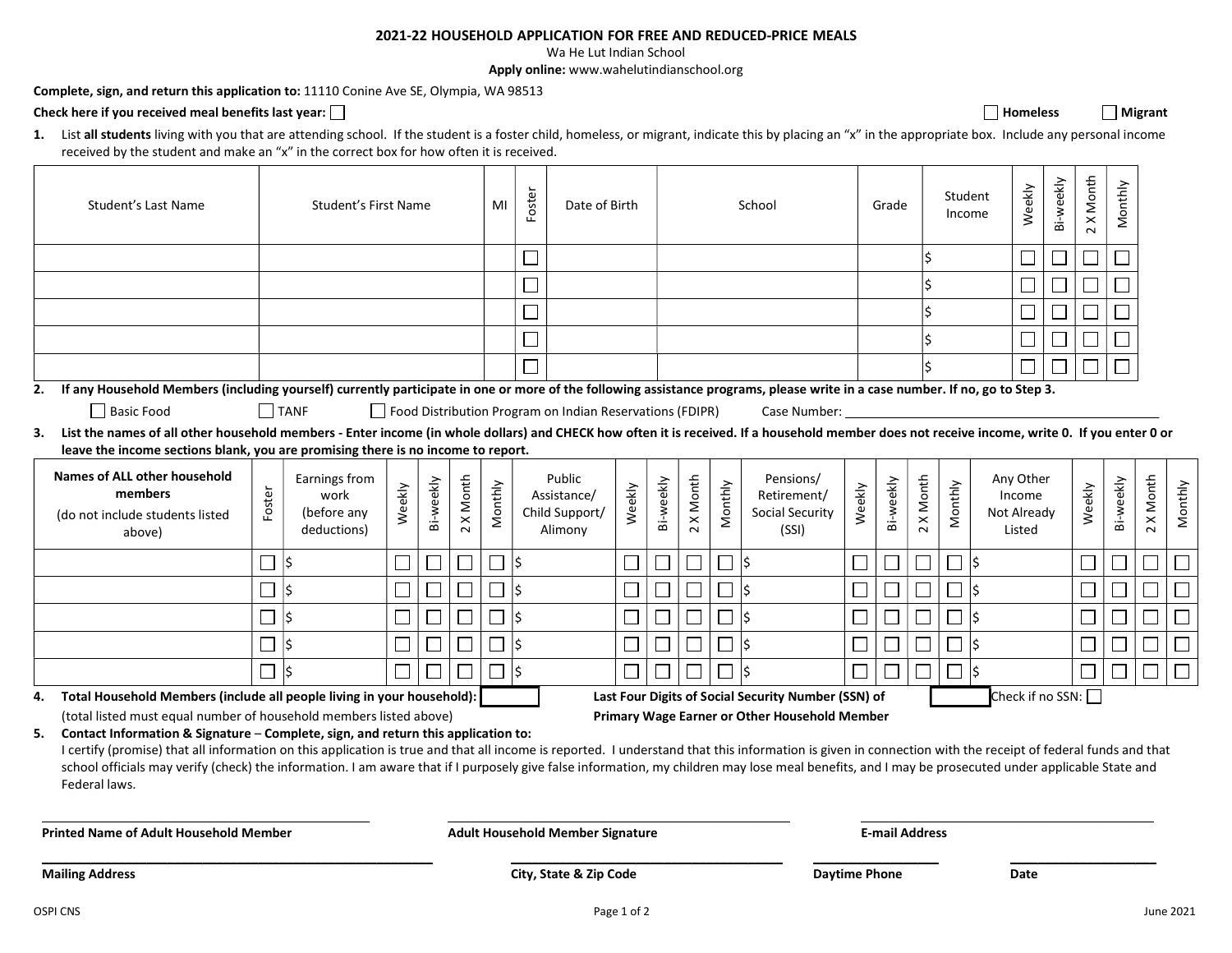6. Children's Racial and Ethnic Identities (Optional) – We are required to ask for information about your child(ren)'s race and ethnicity. This information is important and helps make sure we are fully serving our community. Responding to this section is optional and does not affect your child(ren)'s eligibility for free & reduced-price meals.

| Mark one or more racial identities: | American Indian or Alaska Native | Asian                                     | Mark one ethnic identity: |
|-------------------------------------|----------------------------------|-------------------------------------------|---------------------------|
|                                     | Black, or African American       | Native Hawaiian or Other Pacific Islander | Hispanic or Latino        |
|                                     | White                            |                                           | Not Hispanic or Latino    |

The Richard B. Russell National School Lunch Act requires the information on this application. You do not have to give the information, but if you do not, we cannot approve your child for free or reducedprice meals. You must include the last four digits of the social security number of the adult household member who signs the application. The last four digits of the social security number is not required when you apply on behalf of a foster child or you list a Supplemental Nutrition Assistance Program (Basic Food), Temporary Assistance for Needy Families (TANF) Program or Food Distribution Program on Indian Reservations (FDPIR) case number or other FDPIR identifier for your child or when you indicate that the adult household member signing the application does not have a social security number. We will use your information to determine if your child is eligible for free or reduced-price meals, and for administration and enforcement of the lunch and breakfast programs. We MAY share your eligibility information with education, health, and nutrition programs to help them evaluate, fund, or determine benefits for their programs, auditors for program reviews, and law enforcement officials to help them look into violations of program rules.

In accordance with Federal civil rights law and U.S. Department of Agriculture (USDA) civil rights regulations and policies, the USDA, its Agencies, offices, and employees, and institutions participating in or administering USDA programs are prohibited from discriminating based on race, color, national origin, sex, disability, age, or reprisal or retaliation for prior civil rights activity in any program or activity conducted or funded by the USDA.

Persons with disabilities who require alternative means of communication for program information (e.g. Braille, large print, audiotape, American Sign Language, etc.), should contact the Agency (State or local) where they applied for benefits. Individuals who are deaf, hard of hearing, or have speech disabilities may contact USDA through the Federal Relay Service at (800) 877-8339. Additionally, program information may be made available in languages other than English.

To file a program complaint of discrimination, complete the USDA Program Discrimination Complaint Form, (AD-3027) found online at: https://www.usda.gov/oascr/how-to-file-a-program-discriminationcomplaints, and at any USDA office, or write a letter addressed to USDA and provide in the letter all of the information requested in the form. To request a copy of the complaint form, call (866) 632-9992. Submit your completed form or letter to USDA by mail: U.S. Department of Agriculture, Office of the Assistant Secretary for Civil Rights, 1400 Independence Avenue, SW, Washington, D.C. 20250-9410; fax: (202) 690-7442; or email: program.intake@usda.gov.

This institution is an equal opportunity provider.

Wa He Lut Indian School School District's Non-Discrimination Statement

WA HE LUT Indian School Agency is an equal opportunity employer and does not discriminate in any programs or activities on the basis of sex, race, creed, religion, color, national origin, age, veteran or military status, sexual orientation, gender expression, marital status, identity, disability, or the use of a trained dog guide or service animal and provides equal access to designated youth groups, except as provided under the Indian Preference Act (Title 25, U.S. Code section 472 and 473). The following employee(s) have been designated to handle questions and complaints of alleged discrimination, Harvey Whitford, Harvey.whitford@bie.edu; Section 504 and Civil Rights Coordinator, Aly Nelko, aly.nelko@wahelutindianschool.org (360-456-1311) at 11110 Conine Ave SE, Olympia, WA 98513.

| SCHOOL USE ONLY - DO NOT WRITE BELOW THIS LINE |                                                                                            |                                                                                      |             |  |        |           |              |         |           |  |
|------------------------------------------------|--------------------------------------------------------------------------------------------|--------------------------------------------------------------------------------------|-------------|--|--------|-----------|--------------|---------|-----------|--|
|                                                | ANNUAL INCOME CONVERSION: Weekly x 52; Bi-Weekly x 26; Twice per month x 24; Monthly x 12. | (Do NOT convert to annual income unless household reports multiple pay frequencies). |             |  |        |           |              |         |           |  |
| <b>LEA APPROVAL:</b>                           | Basic Food/TANF/FDPIR/Foster<br>Income Household                                           | <b>Total Household Size</b><br>Total Household Income                                |             |  | Weekly | Bi-Weekly | 2x per Month | Monthly | Annual    |  |
| OSPI CNS                                       |                                                                                            |                                                                                      | Page 2 of 2 |  |        |           |              |         | June 2021 |  |